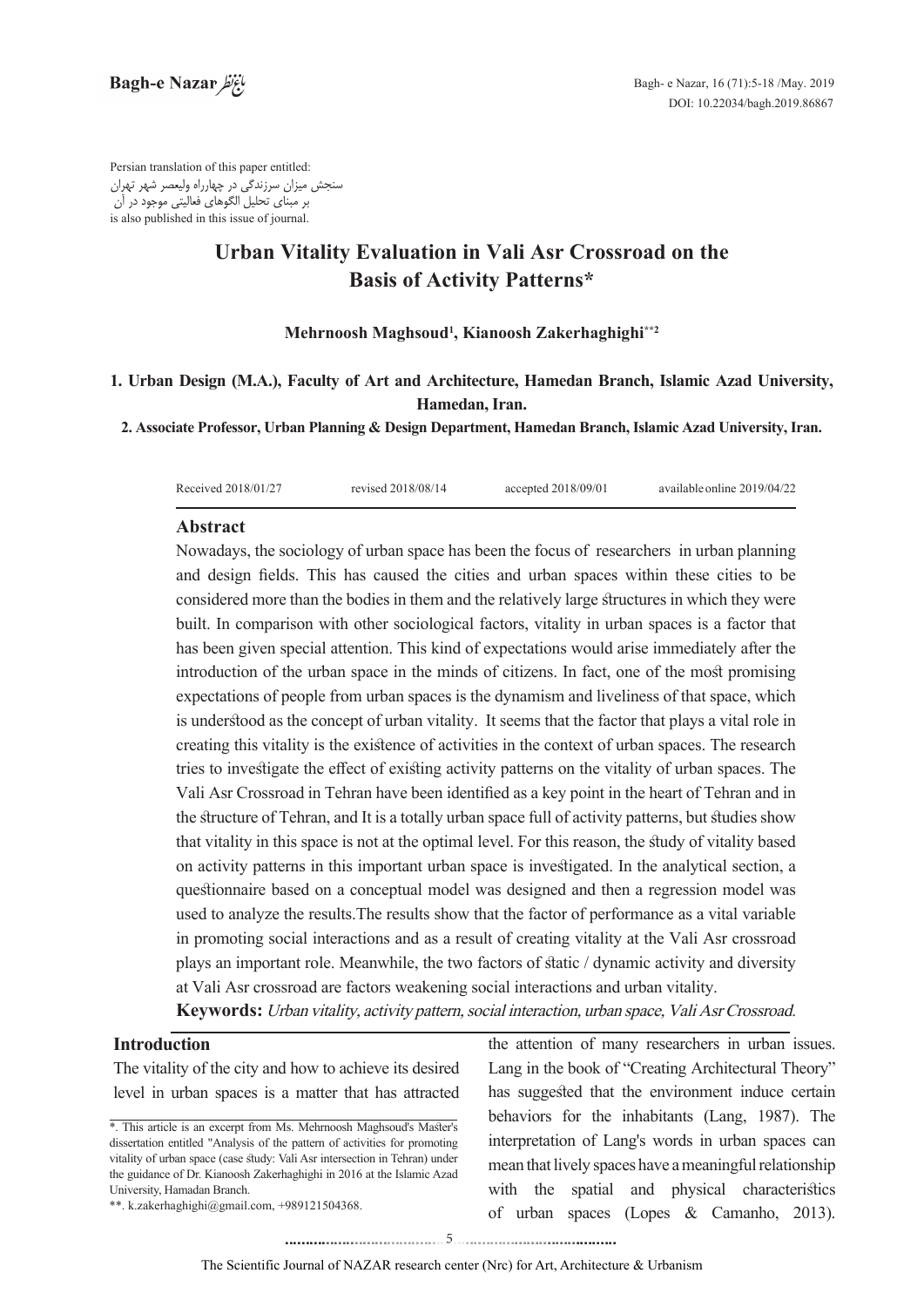Hanrick states: "Today, Urban sprawl in developing countries has caused many abandoned space due to the rapid growth of these cities (Rogers, 2003, 29). According to researchers, urban open spaces as spaces where urban life is faced are elements that give the city a specialty of quality and personality. They talk about urban furniture, such as symbolic signs, paintings, and all microstructure components such as telephone kiosks and bus stations, which are essential elements for keeping street streets intact. They also believe that by eliminating some of these simple elements, it is possible to improve the quality of the city and give it a special personality (Pakzad, 2007). However, in today's cities less attention is paid to these qualities. In fact, the pattern of growth and development of activities in the urban environment is not capable of boosting the vitality and urban mobility in these spaces as expected. This phenomenon has also been shown in various urban spatial areas of Iran. One of these spaces is Vali Asr Crossroad in the heart of Tehran. It seems that the spatial location and activities around this crossroad play an important role in its spatial significance. This crossroad is located at the intersection of Enghelab Street (the most important socio-cultural axis in the central part of Tehran and the northern border of Tehran, Nasseri Age) and Vali Asr Street (one of Tehran's most powerful cultural and business axes and the longest urban axis in Tehran). This intersection acts as a fountain that every morning a variety of urban activities come out and during the early hours of the night, these energies collapsed and lose themselves from the Enghelab Street and Vali Asr in the tired body of the city (Khastoo  $&$  Saeedi Rezvani, 2010). In terms of type of activities and functions located at a certain radius of this crossroad, it is of particular importance that it is: 1. located in the central part of Tehran; 2. the establishment of the first Iranian computer market near this crossroad (called Reza Market); 3. The existence of the Faculty of Arts and Architecture of the Islamic Azad University of Central Tehran Branch (along the Revolutionary Street); 4. The existence of the Arts and Amir Kabir universities (along Vali asr St.); 5. The existence of Alborz School as educational index points near this area; 6. The presence of the two buildings of the Vahdat Music Hall and the City Theater (the largest collection of theater plays of Iran); and 7. The Institute of Art in the streets of Hafez and Vali Asr. One of the access routes to the University of Tehran and Enghelab Bookstores also is the impact of its Economic activities, albeit with a relatively short distance. Thus, in a general summary, one can mention the following: the existence of different land uses in and around the area (recreational, cultural, commercial, educational, administrative, etc.); observation of activity diverisityIn the area (combined pedestrian activity and passing vehicles); different users' expectations from space (circulation, shopping, conversation, social interaction, etc.); the location of the city center in Tehran; the existence of various types of motorways in the range (pedestrians, private rides, Bus and metro).

With this introduction, the present study is an attempt to measure the vitality level in Vali Asr crossroad, taking into account the quality of activities and the existing activity patterns. In addition, this research seeks to answer the following questions: How can vitality be promoted using the high potential of the existing activity patterns in the urban space of Vali Asr St.? And then, what is the processfor improving the quality of vitality based on the existing pattern of urban spaces in Vali Asr Crossroad?

#### **Literature Review**

In the last two decades, various researchers have been actively pursuing the issue of activity and related issues in urban spaces (Alexander, 1964; Michelson, 1975: Thiel, 1961; Jacobs & Appleyard, 1987; Whyte, 1980). In fact, the founder of behavioral studies is Professor Donald Elliard, who, in collaboration with Kevin Lynch and John Mayer, made the first visual visualization study on a city scale. William Mickelson also conducted a study about ten years after this, which, unlike the previous study, emphasized the behavioral aspects of space users (Bahrainy, 2008: 10-13). Another specialist in the field of pedestrian activity isIan Gehl, an architect and urban planner in Denmark. Ian Gehl's studies began with the study of outside activities in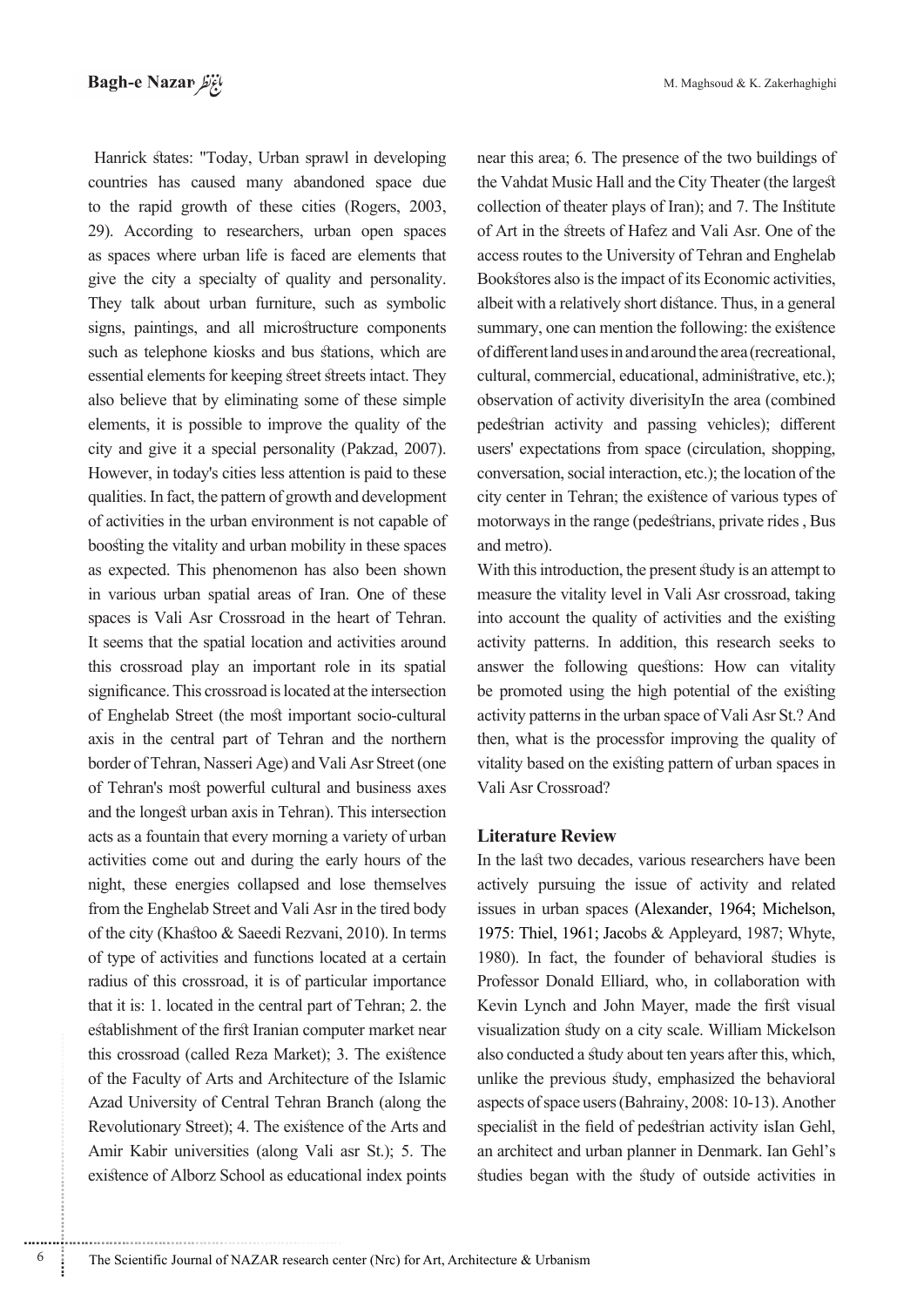the central part of the city of Copenhagen, Denmark. The flagship study of the city of Copenhagen in Denmark dates back to 1967. He and his students at the Architectural School of the Royal Danish Academy of Fine Arts have found a number of findingsin terms of the time, type, duration, quality of these activities and, finally, their relationship with the physical features of the public spaces. following many changes in urban spaces of the city of Copenhagen, Gehl also studied the impact of external activities on people in the years 1968 to 1986, , and he emphasized the importance of the planning and design of public spaces more and more on the magnitude and manner of occurrence externally emphasized activities (Gehl, 2005).

William White studied the urban vitality and behavior of citizens in a 1980 study titled "Social Life in Urban Spaces." White's project was initially launched in 1971

under the title "Street Life Project", with a very limited goal. It was a basic research and White's focus was on pedestrian behavior, and whether or not a particular discipline is in place for behaviors. A part of White's work, which is most applicable, shows what spaces work, what spaces do not work and why! (Bahrainy, 2008: 22).

Vitality means a state of dynamism and interacting between people and environment. The term was first introduced in the urban design literature by Donald E. Appleyard in his book "Lively Streets". Robert Cowan (2005: 22) defines "livability" as a suitable lifestyle and an optimal quality of life. William White uses livability for spaces which used by people in the book of "Social life of small urban spaces". Kevin Lynch uses this term in his book to express the quality of urban spaces, which reflects the healthy biological



Fig. 1. A Survey on the Behavior of People on the Street Source: Whyte, 1980.

...........................................................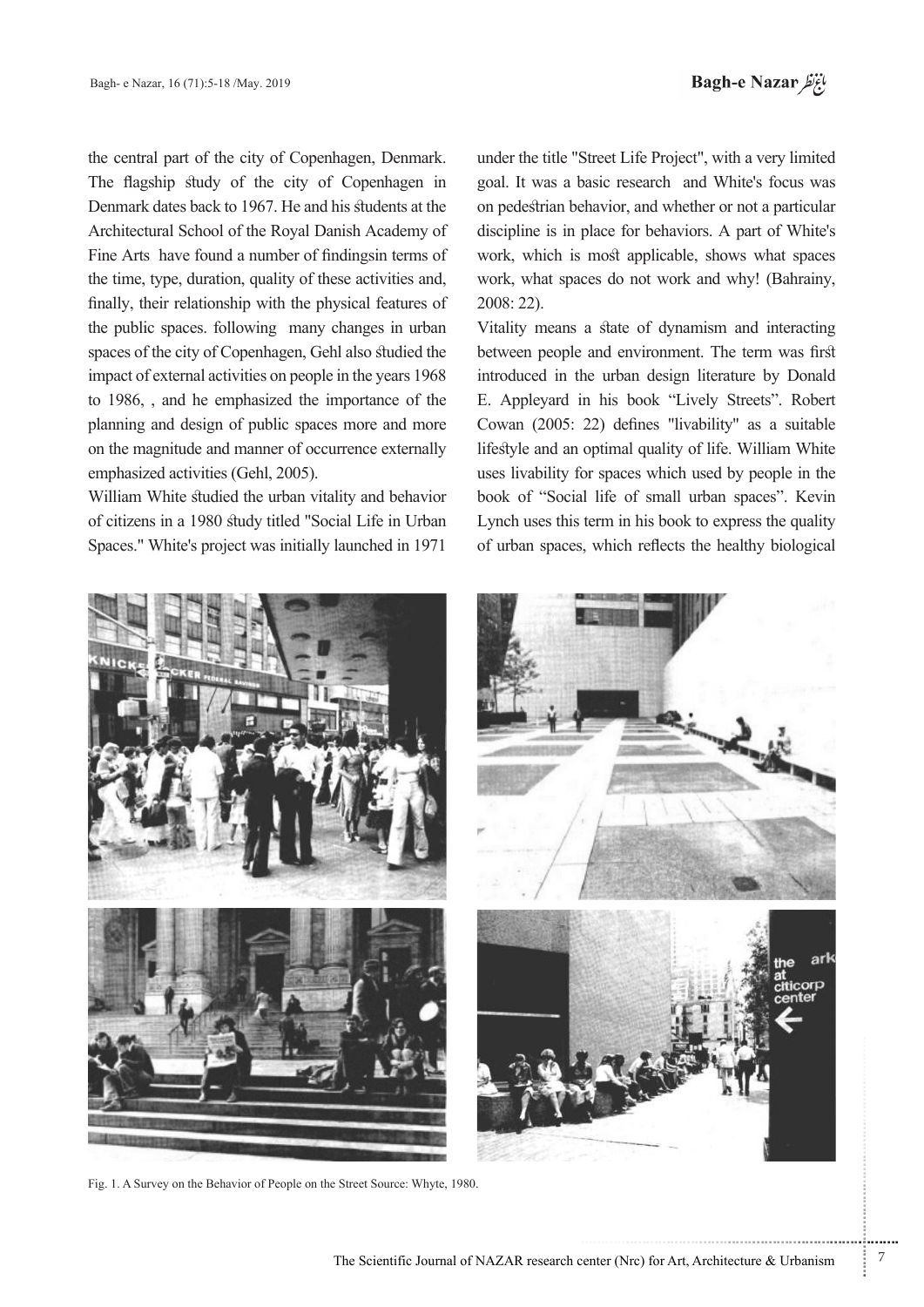function of the community and guarantees their survival in the city. (Lynch,  $1981: 155-166$ ) In his book, Robert Cowan defines it as valuable assets and capabilities, including social and material resources and life interactions, which was used by Racody and Lewis Jones in 2002 (Cowan, 2005) in the debates on poverty reduction approaches Many thinkers and scholars have suggested urban vitality as a major factor in promoting environmental quality in the city (Jin, Long, Sun, Lu, Yang & Tang, 2017; Fanea-Ivanovici, 2013: Marquet  $&$  Miralles-Guasch, 2015). Also, many thinkers (along with Lynch) have introduced vitality as one of the main elements of urban design. Among them, Coleman in his article, "Opportunities for innovation in urban design education" recognized the vitality and diversity as one of the six key qualities of any urban design. Alan Jacobs and Donald E. Appleyard considered required qualities for urban design: 1. vitality, 2. identity and control, 3. access to opportunities, imagination and happiness, 4. originality and meaning, 5. social and public life, 6. urban self-esteem, and 7. environment for all.

In general, it can be said that the creation of lively urban spaces which has attracted the attention of designers, architects and urban planners in recent decades is connected with the physical features and community. It is necessary to have a vibrant environment for selective, recreational and social activities, and on the other hand, to bring such activities into an environment with certain qualities, such as utilization of environment, providing physical comfort for people in space, as well as attention to the features of activities in urban spaces. Consequently, it should be acknowledged that the concepts discussed by the thinkers are on the nature of vitality in the multifaceted and diverse urban spaces. Table 2 brings together a combination of these concepts. It should be noted from the viewpoint of information theory, urban space is a field of events including various three-dimensional information (Pakzad, 2007: 58). By considering the effective role of perceptual factors, the above diagram can be considered with four components of urban design.

In this part of the study, we will study the issues that are specifically affecting the vitality and urban spaces, taking into account the existing activities. The physical features that create vitality in public places include those that provide the conditions for the presence of individuals in space, and, make spaces comfortable and more attractive for individuals. Throughout history, there has been a close connection between social life of cities and urban spaces. Wherever the quality of the art and architecture has been higher, people's interest for being present in urban spaces has been greater. The designer of urban space should look for the answer to the question of how they can create a sense of comfort in their environment and increase communication? Donald Appleyard calls such places a pleasing environment (Tibbalds, 1993).

Therefore, there are three major categories of physical characteristics that contribute to vitality. The first category is in the area of climatic comfort. The second

| Table 1. The views of the thinkers of urban planning and vitality on the quality of urban design. Source: authors. |  |  |  |
|--------------------------------------------------------------------------------------------------------------------|--|--|--|
|--------------------------------------------------------------------------------------------------------------------|--|--|--|

| <b>Thinkers</b>              | <b>Factors Affecting the Quality of Urban Space</b>                                                                                                                                                                                                                                 |
|------------------------------|-------------------------------------------------------------------------------------------------------------------------------------------------------------------------------------------------------------------------------------------------------------------------------------|
| Lynch (1981)                 | Vitality, meaning, compatibility, access, control and supervision                                                                                                                                                                                                                   |
| Coleman (1987)               | Historical preservation and urban restoration, Focus on special design for pedestrians                                                                                                                                                                                              |
| Jacobs & Appleyard<br>(1987) | Vitality, identity, control, access to opportunities, imagination and happiness, originality and<br>meaning, social and universal life, self-reliance, urban environment for all                                                                                                    |
| Southworth (1989)            | Structure, readability, form, comfort and convenience, accessibility, health and safety, historical<br>preservation, vitality, natural environment protection, diversity, adaptability, openness, social<br>intercourse, equality, maintenance, meaning, supervision and discretion |
| Lopes & Camanho<br>(2013)    | Function (communication, security, climatic comfort, diversity), order, identity, vitality, scale,<br>visual and functional alternation                                                                                                                                             |
| Carmona (2012)               | Vitality, existing harmony with diversity, human scale, permeability, readability, flexibility,<br>developmental, measured and controlled variability                                                                                                                               |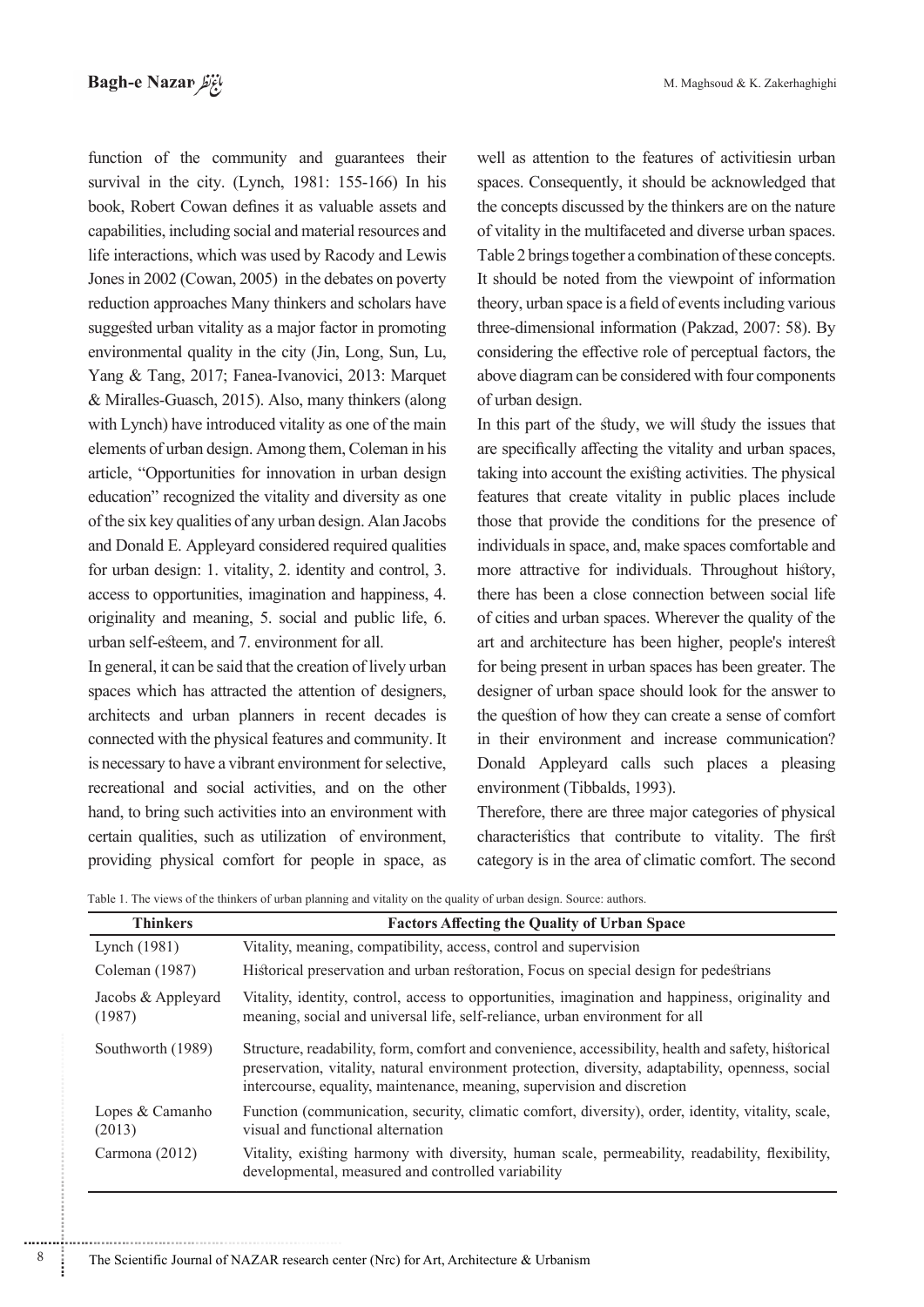category includes physical issues that provide safety and security in space. These factors are the result of some elements of the body that result in the safety and physical protection of people on the one hand, and the creation of peace and mental security on the other. The third category refer to the environmental features that create vitality in one place include those stimulating the aesthetic sense of humans (Tibbalds, 1993). Table .2 describes this activity category.

The simplest element of human common life is social action. Social action is a series of significant movements that human beings accomplish to achieve a goal in relation toanother human being. Individuals have intrinsic need to establish a social relationship, and therefore, they create situations that can experience social relationships (Talebi, 2004: 162). One of the reasons for going to parks, as one of the urban spaces, is social networking, for example. According to Jane Jacobs, a sociologist, researcher and critic of American cities, what makes a city work is a combination of social and urban physical texture. One of the effects of this social mix is that people are on the street at different times: workers and children leave home in the mornings and return later, retailers are always there and others use

the space at sunset and night for leisure. This changing social scene is interpreted by Jacobs as an unorganized ballet of walking. It brings social vitalities to the street and links it to the larger orbit of the city's life (Jacobs, 1961). The presence of various people in the street at different hours of the day also has a significant impact on the street. Very simple, it's always around. In Jacobs's terms, this means an informal and bilateral patrolling of the urban space that individuals carry out for their daily work each other. It can surprisingly be felt in the streets of big cities (Ibid: 142).

From the summing up of the various views and the studied experiences, the following diagram illustrates how to study the pattern of activities and their impact on the vitality of urban spaces. The conceptual model represents a mutual and reciprocal relationship between the activity pattern and the amount of vitality in urban spaces. In other words, the pattern of activities in each area directly affects the understanding of vitality in urban spaces, and vice versa, vitality in urban spaces changes and improves the status of the pattern of activities in the range; other indicators of static  $/$  dynamic, functional dimensions and the diversity in the component of the existing activity pattern indirectly affects the dimensions



| <b>Factors contributing to activity vitality</b> | <b>Human</b> needs                                                      |
|--------------------------------------------------|-------------------------------------------------------------------------|
| First category: Creating climatic comfort        | Providing light and shadow, protection against wind, proper temperature |
| Second Category: Creating Safety and Security    | Physical security and social security                                   |
| Third category: Providing aesthetic sense        | Being a provider in a desirable environment with a esthetic criteria    |

...........................................................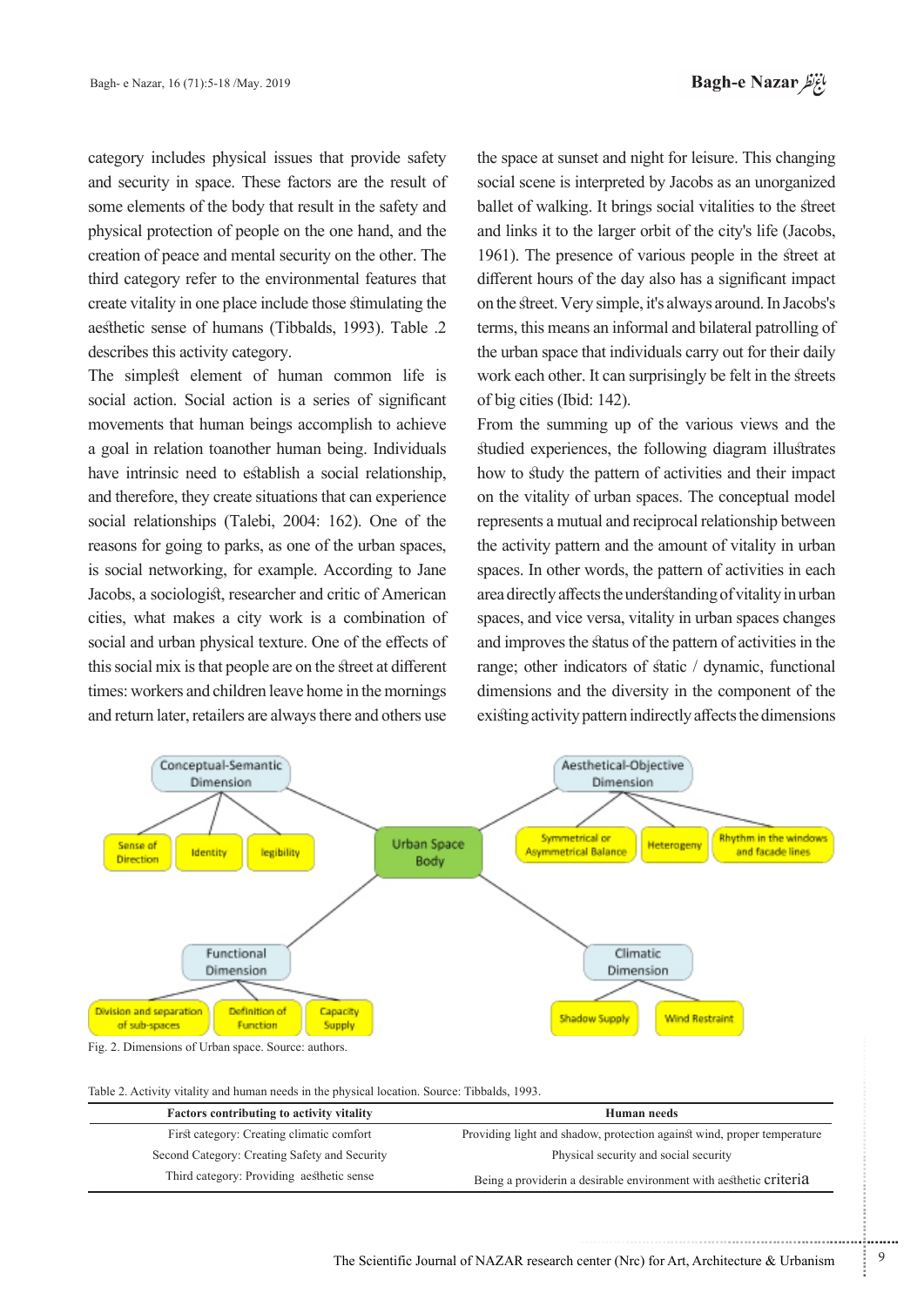of local vitality through increasing social interactions. Therefore, the proposed model and its hypotheses are testedin this study using the questionnaire and statistical methods.

#### **Methodology Research**

............................................................

quantitative method. These two qualitative and Research method is mixed method by using qualitativequantitative methods were used simultaneously. Both methods were used for field and descriptive studies of the study area including qualitative characteristics, behavioral status study in a quantitative manner and using a questionnaire. The results of this study were qualitatively tested.

In the first phase of thestudy, which was descriptive  $\alpha$  (qualitative) in order to know the scope of the research, the method of research was carried out in qualitativeway. it can be argued that each of the methods used to measure activities, which so far has been used by different researcher, takes into account certain aspects that have affected their research results. Obviously, the methods for assessing activities have gradually evolved and developed, and have been developed and reconstructed in the methods of the current study. However, there

are still some points to note in the current methods of studying activities in urban spaces. In the table below, the positive and negative characteristics of each of the common measurement methods are grouped and presented in the field of how data of the activities are gatheredand how they are presented in the study documents. Table 3, lists the following methods with respect to their respective experts:

Also, in the quantitative phase of the study, the data collected through the questionnaires distributed among citizens at Vali Asr Street in Tehran and was statistically analyzed. The data was coded and entered into the computer and analyzed by SPSS software version 19. The questionnaire of the research was designedbased on the three categories of indicators in the research model, namely vitality, social interactions and activity patterns. The sample consisted of 320. The reliability of the questionnaire was calculated using Cronbach's alpha and the value of it was more than 0.7, confirms the reliability of the questionnaire. (Habibpour Gattabi & Safari, 2009: 358). Further, according to the research model, multiple regression was used. Using multiple regression, the researcher can study the linear relationship between a set of independent variables with



Fig. 3. The conceptual model of vitality of urban spaces and activity patterns based on social interactions. Source: authors.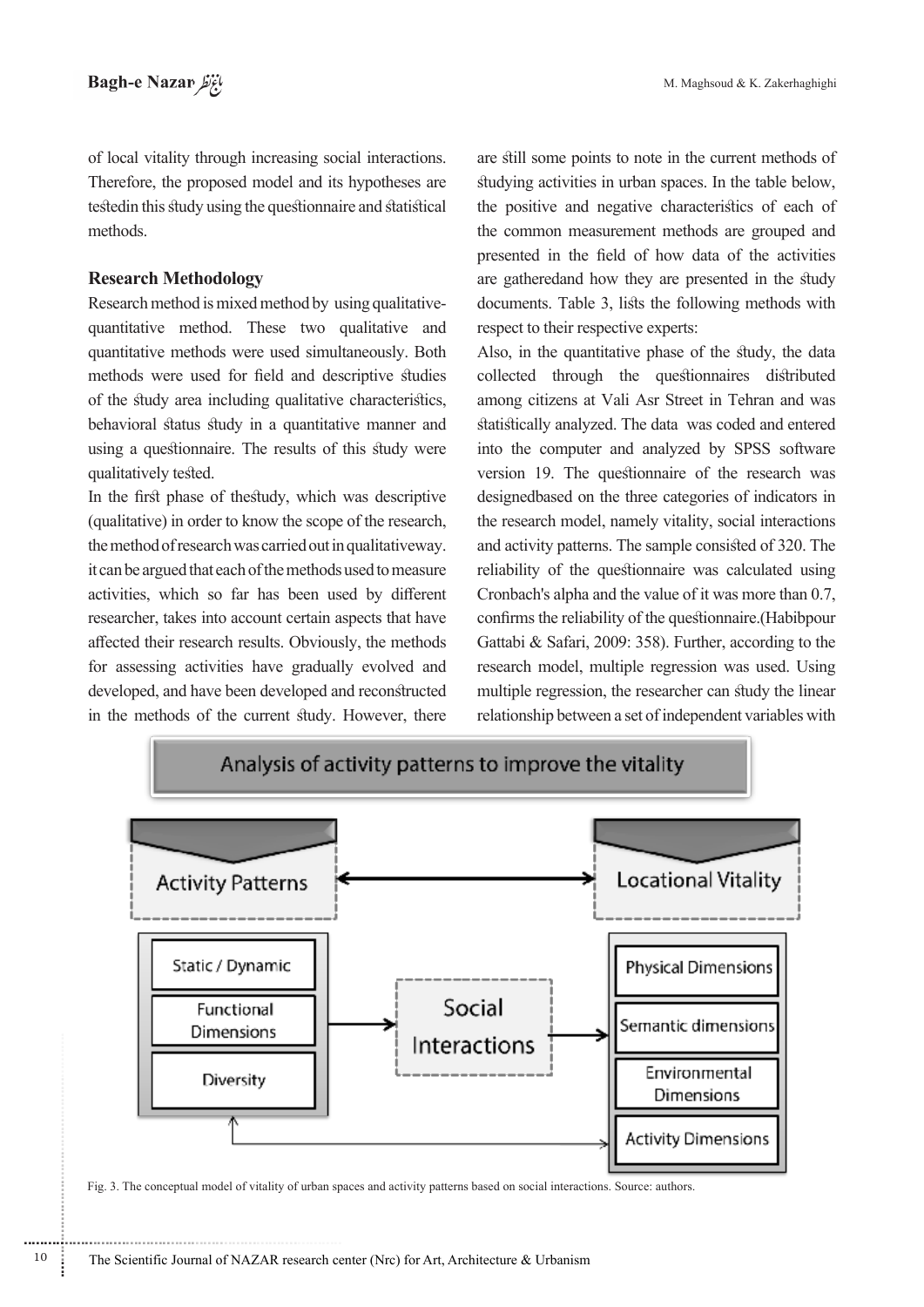a dependentvariable in a manner in which the existing relationships between independent variables are also case to be considered. Multiple regression attempts to explain the variance in the dependent variable, and by estimating the contribution of each variable (two or more independent variables) in this variance. This analysis is quite suitable for studying the effects of independent variables (including test variables) on the dependent variable (Carmines  $&$  Zeller, 1979). Here, , the multivariate regression relationships between independent variables in the subset of the active model with the level of social interactions are developed and in the next stage, the level of social interactions as independent variables and vitality rate as dependent variable were investigated. In parallel, qualitative data

including observations were collected by the author of this study to identify some behavioral patterns in order to investigate these behavioral patterns and the level of vitality in the site.

#### **Case Study**

The study area is one of the seven main centers of Tehran, which has been introduced as the cultural center and new economic activities of Tehran. This area extends from the north to Keshavarz Boulevard and from the south to Jomhori Street and University of Tehran, Amirkabir University of Technology, and from the East to the University of Tarbiat-e-Moalem and the House of Artists of Iran. This area includes major city cinemas and theaters, Vahdat Hall, Culture Hall and the

Table 3. Study of the methods and history of measurements of activities in urban spaces. Source: authors.

| <b>Researchers</b>                | <b>Methods of surveying activities</b>                                                                                                                                                                                                                                                                                                                                        | <b>Method of presenting results</b>                                                                                                                                                                                                                                                                                                                                                                                                                                                                                                                                              |
|-----------------------------------|-------------------------------------------------------------------------------------------------------------------------------------------------------------------------------------------------------------------------------------------------------------------------------------------------------------------------------------------------------------------------------|----------------------------------------------------------------------------------------------------------------------------------------------------------------------------------------------------------------------------------------------------------------------------------------------------------------------------------------------------------------------------------------------------------------------------------------------------------------------------------------------------------------------------------------------------------------------------------|
| Lynch $\&$<br>Appleyard<br>(1961) | -Surveying with the eye and by human force and<br>involves human errors.<br>-In surveys, It does not interfere in the perceptions<br>of time. In the event of mistakes, errors are not<br>subjected to revision.<br>-The difference in the types of dynamic and static<br>activities has not been considered.                                                                 | -Separation of activities into static and dynamic<br>categories<br>-The lines and points taken are not measurable and do<br>not have a quantitative scale.<br>-The stopping time for pedestrians in maps is unknown.<br>-The amount of movement, in each of the tracks at<br>different times cannot be considered.<br>-The density of the lines in the maps does not provide<br>accurate information on the quantity of activities.<br>- Different types of static or movable activities with<br>signs such as line and point cannot be distinguished.                           |
| <b>Gehl (2005)</b>                | -In crowded times, the ability to survey activities<br>decreases<br>-Perceptions are not subject to revision.<br>- The impressions are incomplete and do not include<br>much of the underlying spaces.                                                                                                                                                                        | - Use signs such as triangle and circle to distinguish<br>static activities.<br>-In the activity maps only static activities are compared.<br>-The dispersion of the individual use at a time cannot<br>be investigated.                                                                                                                                                                                                                                                                                                                                                         |
| <b>Whyte (1980)</b>               | -The video recording and full scan of the activities<br>with the ability to revise and correct the findings<br>using a video recording technique has been used. -<br>surveying need a high level of equipment and staff<br>- time is required for coordination and filming,<br>and more time is needed for studying movies and<br>picking up activities from captured movies. | -The surveying of activities has been done continuously<br>throughout the day, with the involvement of the time<br>factor.<br>-The use of spaces (with emphasis on activities and<br>acceptance of a variety of behavior in space) has<br>been examined without observer interference.- Only<br>a fraction of space has been investigated, and the<br>relationship between sub spaces of a public space<br>cannot be investigated.<br>- The only activity of sitting people as a static activity<br>is taken quantitatively and other activities are evaluated<br>qualitatively. |

.......... ....... ........ ........... ...... ....... ........ .......... ...........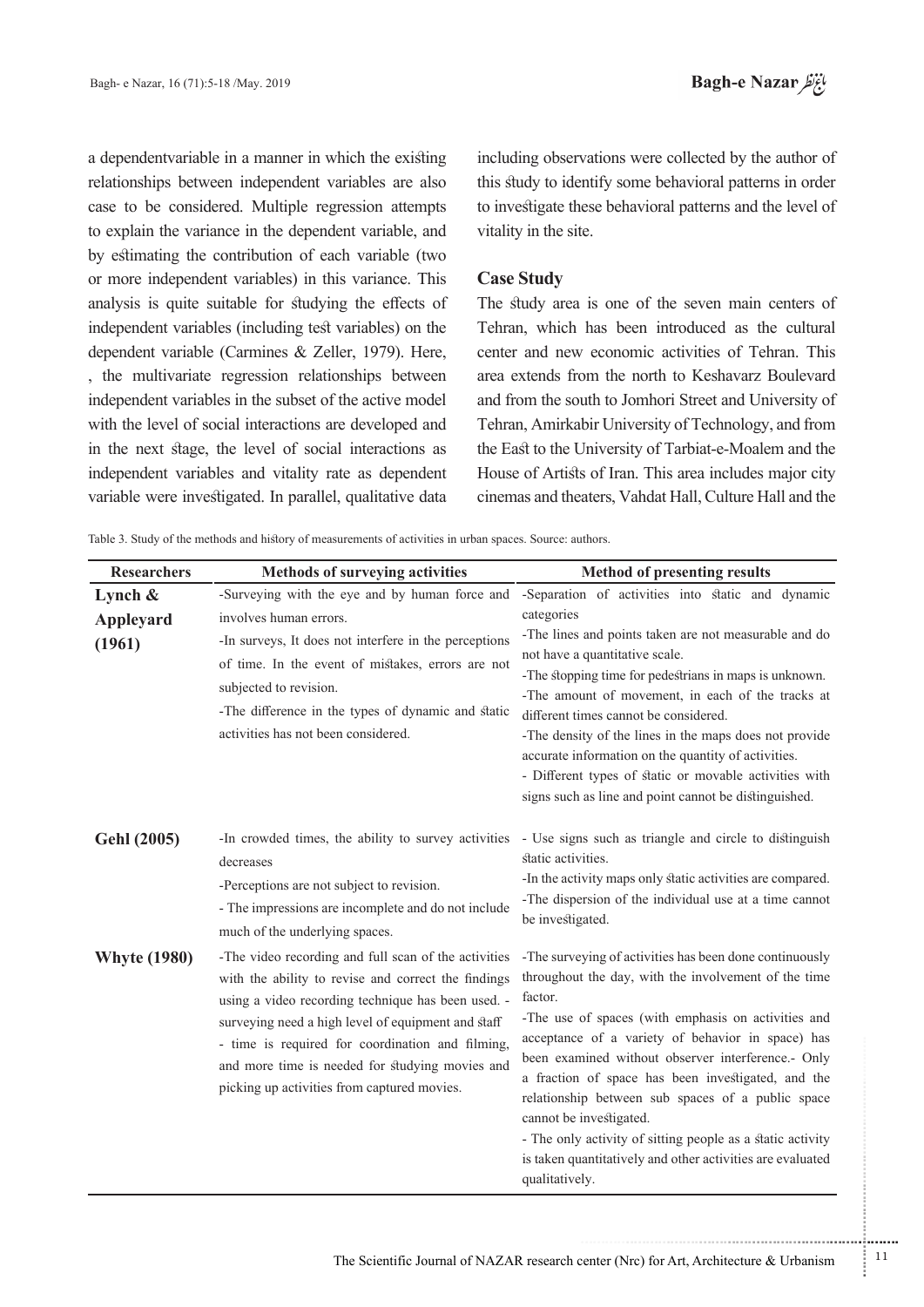most important publishing and distribution center for books and computers around the country.

The complete area of this study is from the north to Taleghani Street, from the east, shortly after Khark street, from the south to Jomhori Street and from the west to Vesal Street. The approximate area is 1,370 meters in 1100 meters. The study area is located in the intersection of the main and most important north-south street of Tehran, (Vali Asr Street) and the west-east (Enghelab Street). These two streets continue to be the mainstays of the structure of Tehran. Based on field observations of the researchers, the set of activities and functions has led to the identification of the middle range of these two streets as the artistic center of Tehran. City Theater and Daeshjou Park is the most important part of this crossroads and one of the key cultural places of Tehran. Daneshjou Park is one of the most famous parks in the city of Tehran, but a large part of it, apart from the western part of the park, is influenced by the presence of the city's theater (Shahr Theater). In addition, the park has some social negative features and specific problems about LGBT issues but in many cases do not create inconvenience in the activities around this crossroads or disturbance to users of this space. The implementation of live street theater in the northern area of the city's theater area has also made this mentioned features, the crossroads are considered as space more socially important. Except for the abovea traffic junction for the traffic network. Various land uses within and around this area (recreational, cultural, commercial, educational, administrative, etc.) cause a large volume of traffic, especially in this part of the city . The presence of indicators and activities in the vicinity or intersection of this crossroads has also led to an increase in traffic volumes at this crossroads. As it has been said, this crossroads has an important role in increasing the traffic intersection of the two main streets of Enghelab and Vali Asr, and also has added to the traffic congestion of vehicles and pedestrians who come to this crossroads for various reasons. On the other hand, the characteristics of this space in terms of functional scale can be categorized as follows: On a large scale, this space is part of the city center of Tehran, located in

the central part of the city. This space in the central zone of Tehran has a multi-functional role it include: cultural and artistic activities (city theater complex) with urban scale, educational activities (Islamic Azad University) with urban scale, leisure activities (Danrshjo Park) with regional and local scale, activities of regional retail trade, and the most important computer market of Tehran.

With regard to the above-mentioned roles and based on the available evidence, the pattern of activities within the urban space of Vali Asr Crossroad can be classified as follows:

Local scale activities: Due to the presence of the play area located in Daneshjou Park, the main users of this area are residents of adjacent neighborhoods.







Fig. 5. Map of intervention, immediate and inclusive areas. Source: http:// earth.google.com/web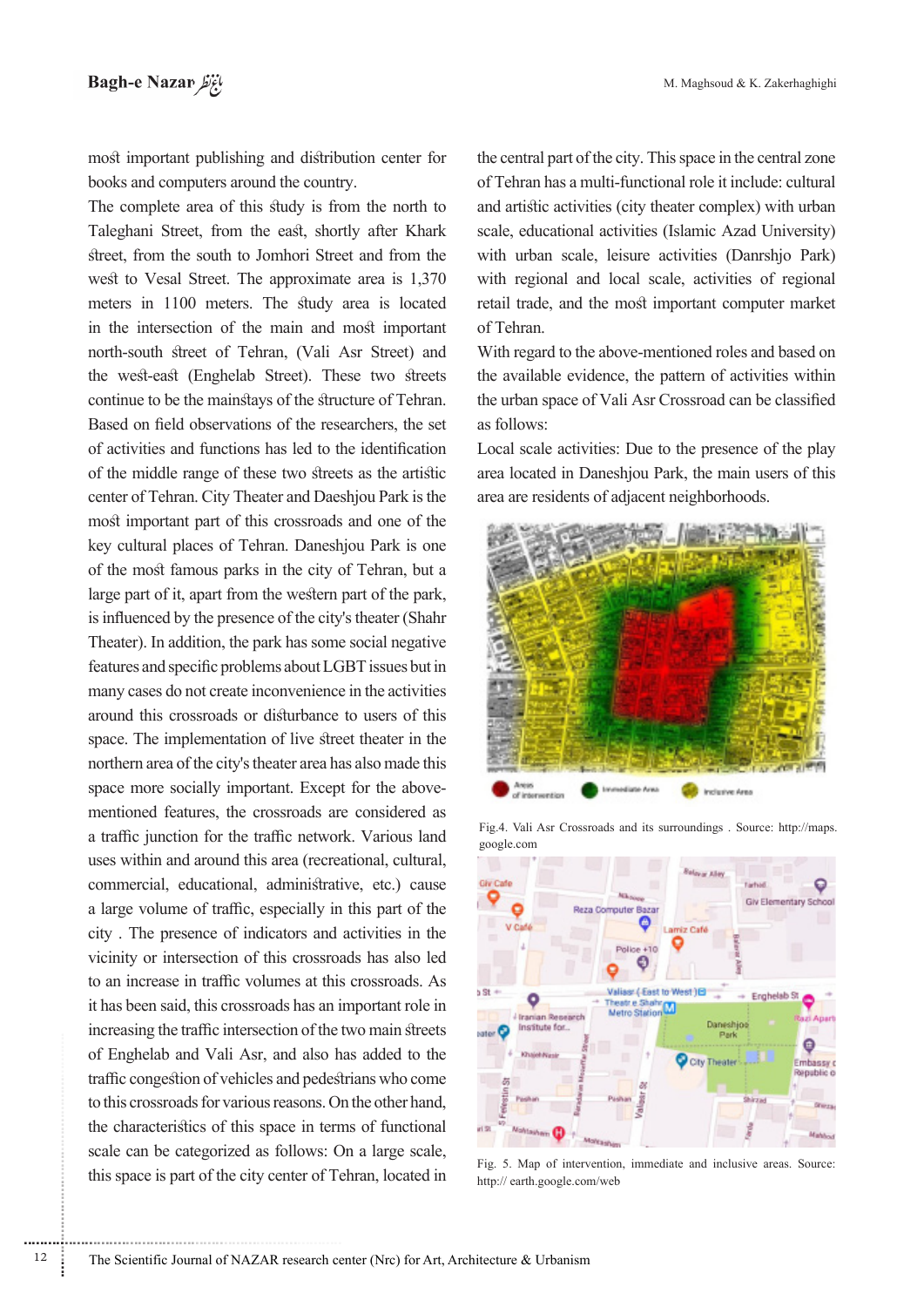Regional scale activities: Residents located in the vicinity of this crossroads and many residents in the fair distance of this crossroads, namely, 6th, 11th and 12th district of Tehran municipality, come there for daily, weekly and monthly shopping. In addition, the presence of official departments, banks and institutions in this area also have a regional role and have such a function.

Urban scale activities: Urban actors in this area mainly have social and cultural objectives. Also educational needs, artistic tendencies, and space required for leisure have caused formation of urban spaces for such activities and networks, include the City Theater Complex, Daneshjou Park and some other hangouts such as cafes and restaurants located in this area.

These activities are evaluated and analyzed based on questionnaire with many questions about the issues like the spatial structure, the analysis of communal spaces and social dimension, the urban area characteristics, the status of the area, access network, functional structure, perceptual structure, physical characteristics, aesthetics, identity and readability of urban image.

Examinationand analysis of spatial structure: An examination of the status of land uses in the area shows

that about one third of the area  $(34%)$  are residential area with a housing density of 175% and a population density of 108 persons per hectare and two thirds of the area assigned to all non-residential land uses  $(76%)$ which is indicative of a relatively weak region in the matter of residence.

Urban image: At present, most part of the area is confined with big and rigid rectangular buildings. In general, the degree of confinement is almost at the top of the range. Also, a combination of green space and buildings rarely can be seen in the region. The texture composition can be divided into three categories: large and important volumes, medium volumes, and mid-spots and small volumes. In terms of color, due to the lack of well-defined building codes, it can be claimed that the combination of colors are not closely matched to each other. Considering the traffic volume of pedestrians urban furniture of Enghelab Street has a better condition for the citizen. In Vali Asr Street, despite the proper physical environment, urban furniture has caused disturbances of urban landscapes in different sections.

Enghleab Street is located between Old and New Tehran, as a border between old irregular texture and



Fig. 6. Activity map in the Inclusive Area. Source: authors.

...........................................................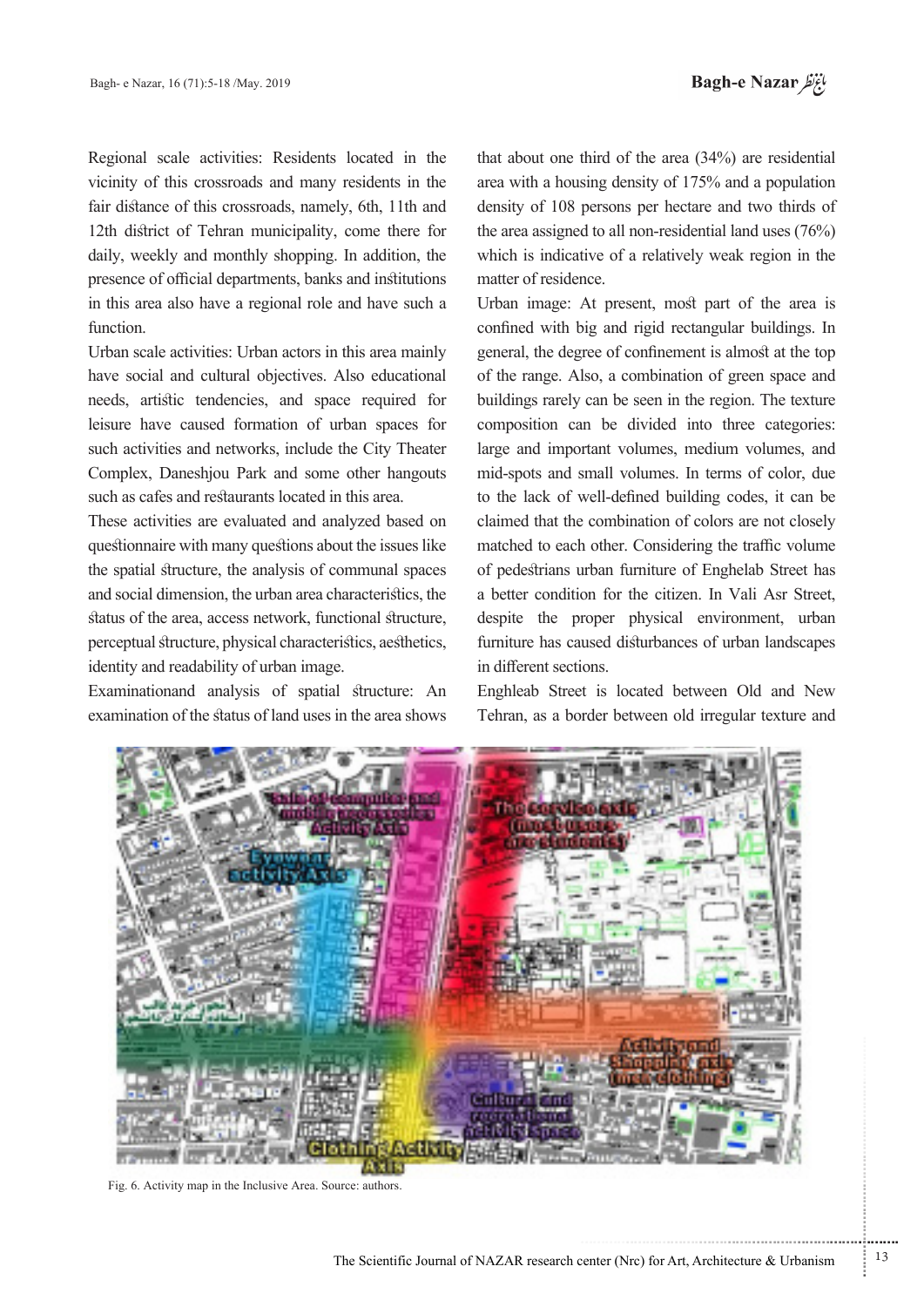a new regular, planned fabric. What can be easily seen in this area is the hierarchical diversity of the access network in the range from the first arterial to the local streets and regular urban grid throughout the region. The presence of two main streets of Tehran, including Vali Asr and Enghelab Streets, and two subway lines and their stations cause easy transfer in this region by multiple mode of transportation vehicles. There is also the potential for organizing walking options, especially on Valiasr Street. At the same time, it should be kept in mind that the daily vehicle trafficand its negative consequences such as pollution resulting from fossil fuels and traffic has caused many problems in the health of citizens of the region. As a fact, this area is one of the most polluted areas in Tehran.

construction of fences along the street will result in less interference between vehicles and pedestrians, and this will result in more fluid vehicle traffic and more security for the pedestrians. But based on what the field evidence suggests, Vali Asr's underpass was not designed for pedestrianand has only been a positive answer to the traffic problem of Vali Asr Traffic Road. It can be said that this pedestrian underpass has no plans to improve the quality of urban space in terms of Physical-visual dimensions and obviously, social aspects are not considered. One of the underlying weaknesses of this underpass is separating Vali Asr crossroad to four separate parts . This separation is especially important in the case of Daneshjou Park. If there is an easy connection between the four sides of the crossroads, people will be present in space to use it and this presence will cause that citizens meet their needs, and spend their leisure time in this space.

### **Results**

As indicated in the research methodology section, the research questionnaire was designed based on three categories of indicators in the research model, namely, vitality, social interactions and activity patterns. The sample size was 320 based on the Cochran formula and then reliability of the questionnaire was tested. The objective here is to find the regression between the independent variable such as the subsets of the activity patterns, namely, the static/dynamic, the functional dimensions and the predictive variability of the dependent variable of the social interaction in the multivariate regression analysis. In the regression analysis, the goal is to predict the variation of the dependent variable with respect to the variations of the independent variables. Therefore, here, the researchers expect that by determining the linear relationship between the set of independent variables with the dependent variable, they will be studied in a way that the relationships between the independent variables are also considered. (Carmines & Zeller, 1979). Regarding the final model of the study, regression relations were grouped into two sets of general relations and analyzed on the basis of this categorization as follows:

Investigating the Rate and Type of Effect of Activity Patterns on Social Interactions in the Vali Asr Crossroad of Tehran: One of the output tables of the multi-variable regression test is the Model Summary table, which looks at the correlation coefficient between the variables and the adjusted coefficient of determination.

The results of table. 4 indicate that the correlation coefficient  $(R)$  between the variables is 0.491, which shows that there is a strong correlation between the independent variables and the dependent variable of the research. On the other hand, the value of the adjusted coefficient (R square) is  $0.203$ , which indicates that  $24.1\%$  of the total change in social interaction index is dependent on the pattern of activities mentioned in this equation. The next table of this test is related to the ANOVA table that examines the fitness of the model. In



Fig. 7. Schematic map for Vali Asr underpass and its entrances Source: http://medn.me/daiv5.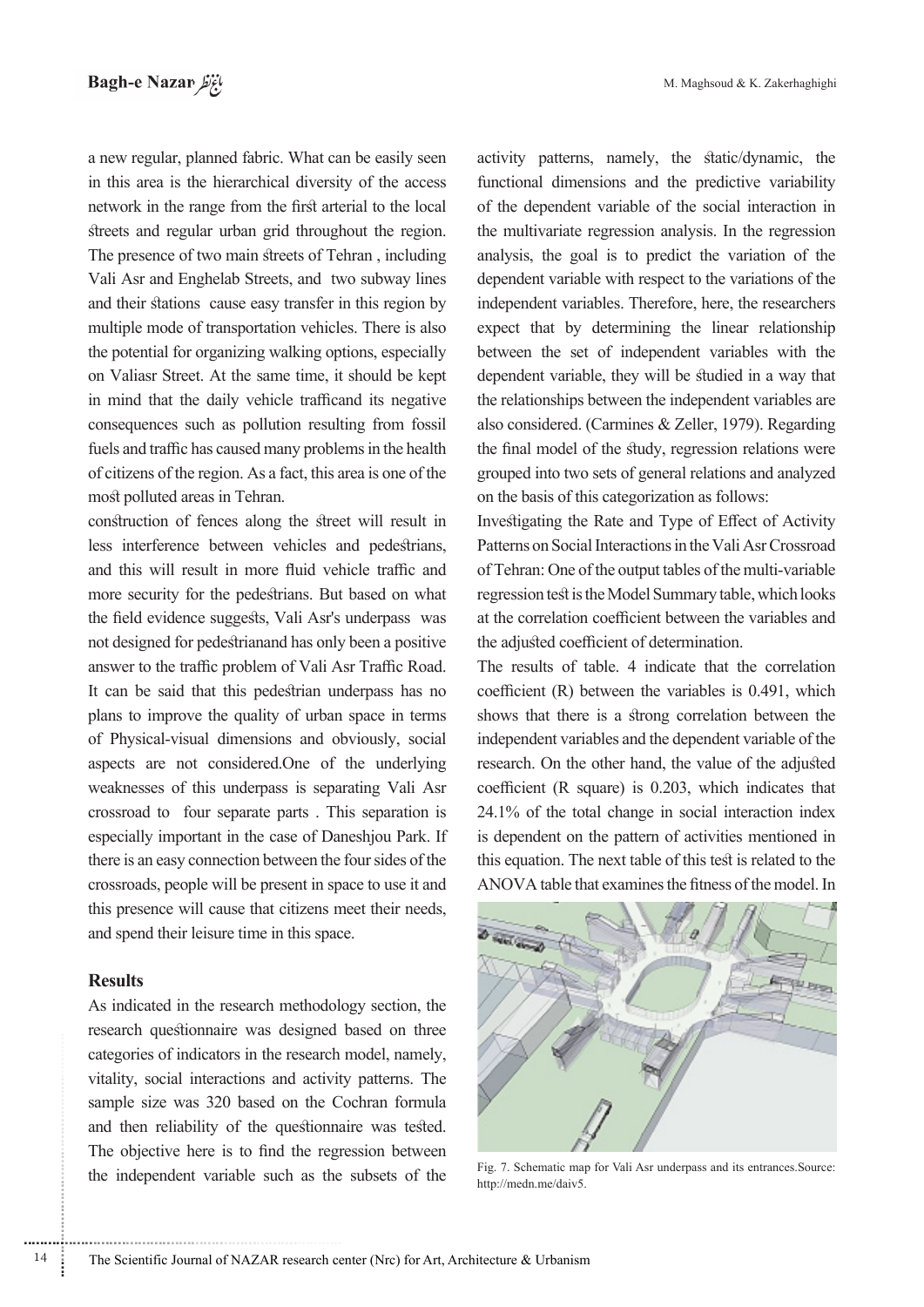the table below, the dependent variable is the research of social interactions and the independent variable of the activity pattern.

Since the significance of the F value at the error level is less than  $0.002$ , it can be concluded that the regression model of the study composing of three independent variables and a dependent variable is a good model and the independent variables set can measure the effect of the pattern of activities on social interactions within Vali Asr crossroad of Tehran. The next output is the coefficients table, which shows the effect of each variable in the model. The dependent variable in this table is social interactions.

In table 6, the significance level less than 0.05 ( $p \le 0.05$ ) indicates the relationship between the variables. The beta number also specifies the type and severity of the relationship. The results of the above table indicate that based on the sig column, all the variables in the model column, i.e. the index of the proposed pattern of activities, have a significant relationship with the social interaction index. The beta number also shows the type and severity of this direct relationship. Thus, the table shows that functional dimensions with the number of beta 0.436 play the most important role in promoting

social interactions in vali Asr district.

- The study of the effect of the component of social interaction on spatial vitality: One of the output tables of the multivariate regression test is Table 8 on the output of the model. This table examines the correlation coefficient between the variables and the adjusted coefficient of determination.

The results of the above table indicate that the correlation coefficient between the variables is  $0.314$ , which shows that there is a strong correlation between the set of independent variables and the dependent variable of the research. On the other hand, the corrected coefficient is equal to  $0.664\%$ , which indicates that  $66.3\%$  of the total variation of spatial index is dependent of the independent variable of social interactions and its indices in this equation. In the next Anova table the fitness of the model was examined. In this table, the dependent variable is spatial spatiality and the independent variable is social interactions.

Since the significance of the F value at the error level is smaller than 0.002, it can be concluded that the regression model of the research consisting of an independent variable and a dependent variable, and a set of independent variables can explain the impact



Fig. 8. Activity map. Source: author.

...........................................................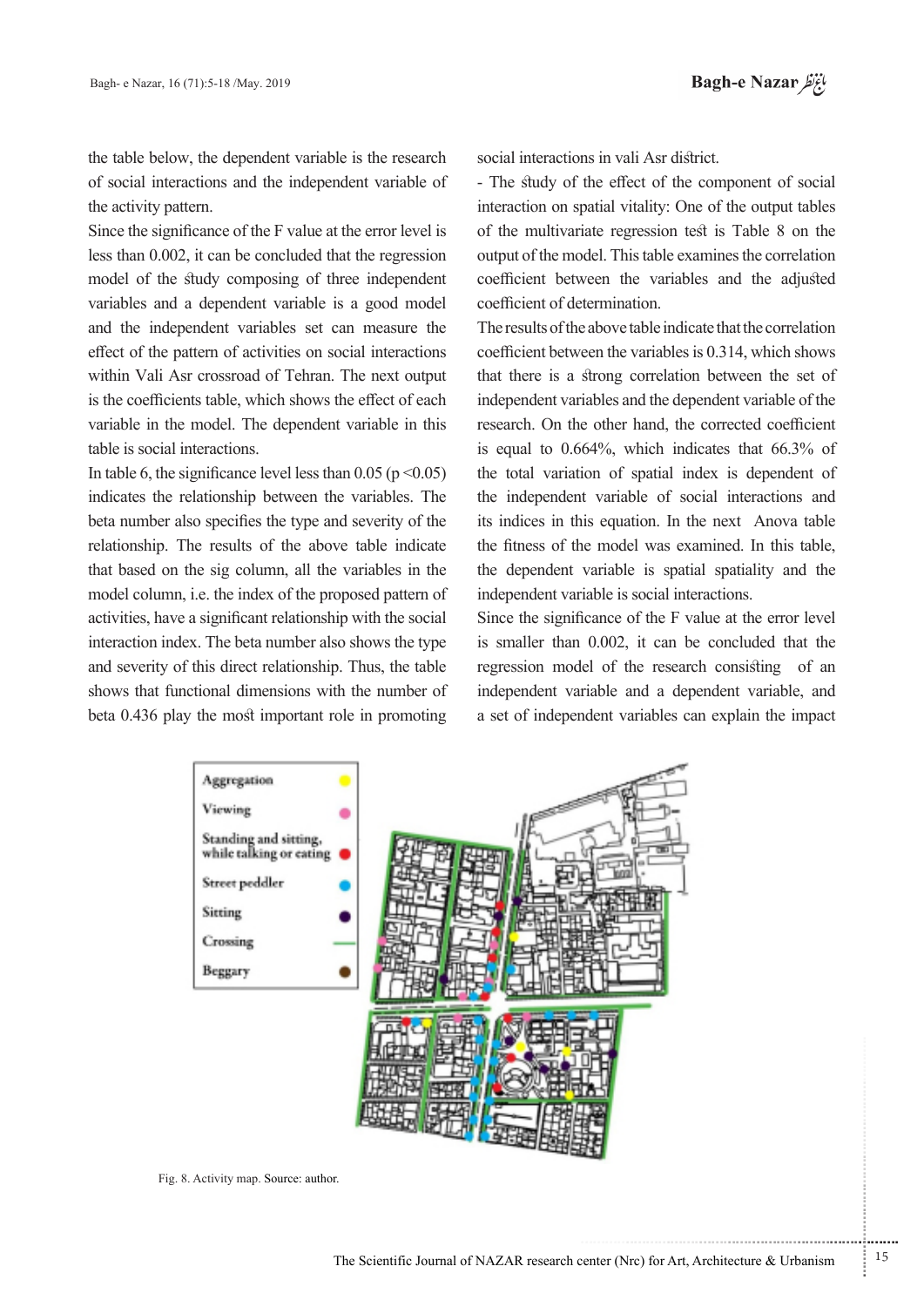of the indices of social interactions on spatial vitality. The next output is the coefficients table, which shows the effect of each variable in the model. In this table, the dependent variables are spatial vitality and the independent variable is social interactions.

The independent variables of social interactions in the table above indicate a relationship between variables if the significance level is less than 0.05 ( $p$ <0.05). The beta number also specifies the type and severity of the relationship. The results of the above table indicate that based on the sig column, the column variable of the model, ie the index, has a significant relationship with a spatial index, the beta number also shows the type and severity of this relationship (Negative, inverse, positive relationship, direct relation). The statistical results indicate the direct relationship between the three dependent variables of the static  $\ell$  dynamic activities, functional dimensions, and functional variations on increasing the level of social interactions. This indicates that positive intervention in these three variables can directly affect social interactions and indirectly affect the level of vitality in the range. In practice, it seems that the three main variables in the activity model range have a key role to play in influencing the level of vitality.

## **Conclusion**

Today, urban experts have special interest in environmental sociology and psychology. In fact, the

Table 4. Model Summary. Source: authors.

existing approach seeks to provide places for citizens whose mental and social aspects are also included. Among these mental aspects, the emergence of lively spaces in the context of cities is a category which strongly emphasized by urban researchers.

the present research is based on the problem of how the activity pattern affects the creation of vitality in the urban environment. The urban space of Vali Asr Crossroad in Tehran was selected as the case study. The research question was how to measure vitality of this urban space in terms of diversity and variety of activity patterns that exist at this crossroads. To achieve this goal, after reviewing the literature related to the two concepts of urban vitality and the pattern of activities, the conceptual model of the research was developed and based on the indicators of the research, the questionnaire was designed on a 5 point Likert scale and distributed among the citizens of Tehran In the research model, the factor of social interactions is variable that links the indicators of activity patterns to the factor of vitality. On this basis, it was found that the functional dimensions of the activity patterns of this urban environment produce sustainable social interactions in this space and thus create vitality in it.However, it can be argued that the patterns in the two fixed/dynamic factors of the activities and the diversity in these patterns are weak. In fact, the spaces in this crossroad are such that they are unable to

|              | $\mathbb{R}$<br>Model                   |       | <b>R</b> Square           | <b>Adjusted R Square</b>         |       | <b>Std. Error of the Estimate</b> |  |
|--------------|-----------------------------------------|-------|---------------------------|----------------------------------|-------|-----------------------------------|--|
|              |                                         | 0.491 | 0.241                     | 0.203                            |       | 0.836                             |  |
|              | Table 5. ANOVAb. Source: authors.       |       |                           |                                  |       |                                   |  |
|              |                                         |       |                           | <b>ANOVAb</b>                    |       |                                   |  |
|              | Model                                   |       | df                        | F                                | Sig.  |                                   |  |
| Regression   |                                         |       | 3                         | 6.261                            |       | 0.001                             |  |
|              | Residual                                |       | 89                        |                                  |       |                                   |  |
|              | Total                                   |       | 92                        |                                  |       |                                   |  |
|              | Table 6. Coefficients. Source: authors. |       |                           |                                  |       |                                   |  |
|              |                                         |       |                           | Coefficients                     |       |                                   |  |
| <b>Model</b> |                                         |       | Non-standard coefficients | <b>Standardized coefficients</b> | t     | .Sig                              |  |
|              |                                         | B     | <b>Std. Error</b>         | <b>Beta</b>                      |       |                                   |  |
|              | constant                                | 1.226 | 0.530                     | ۰                                | 2.388 | 0.020                             |  |
|              | Static/dynamic activities               | 0.052 | 0.132                     | 0.50                             | 0.397 | 0.03                              |  |
|              | Functional dimension                    | 0.466 | 0.138                     | 0.426                            | 3.366 | 0.001                             |  |
|              | Diversity                               | 0.031 | 0.024                     | 0.249                            | 1.295 | 0.020                             |  |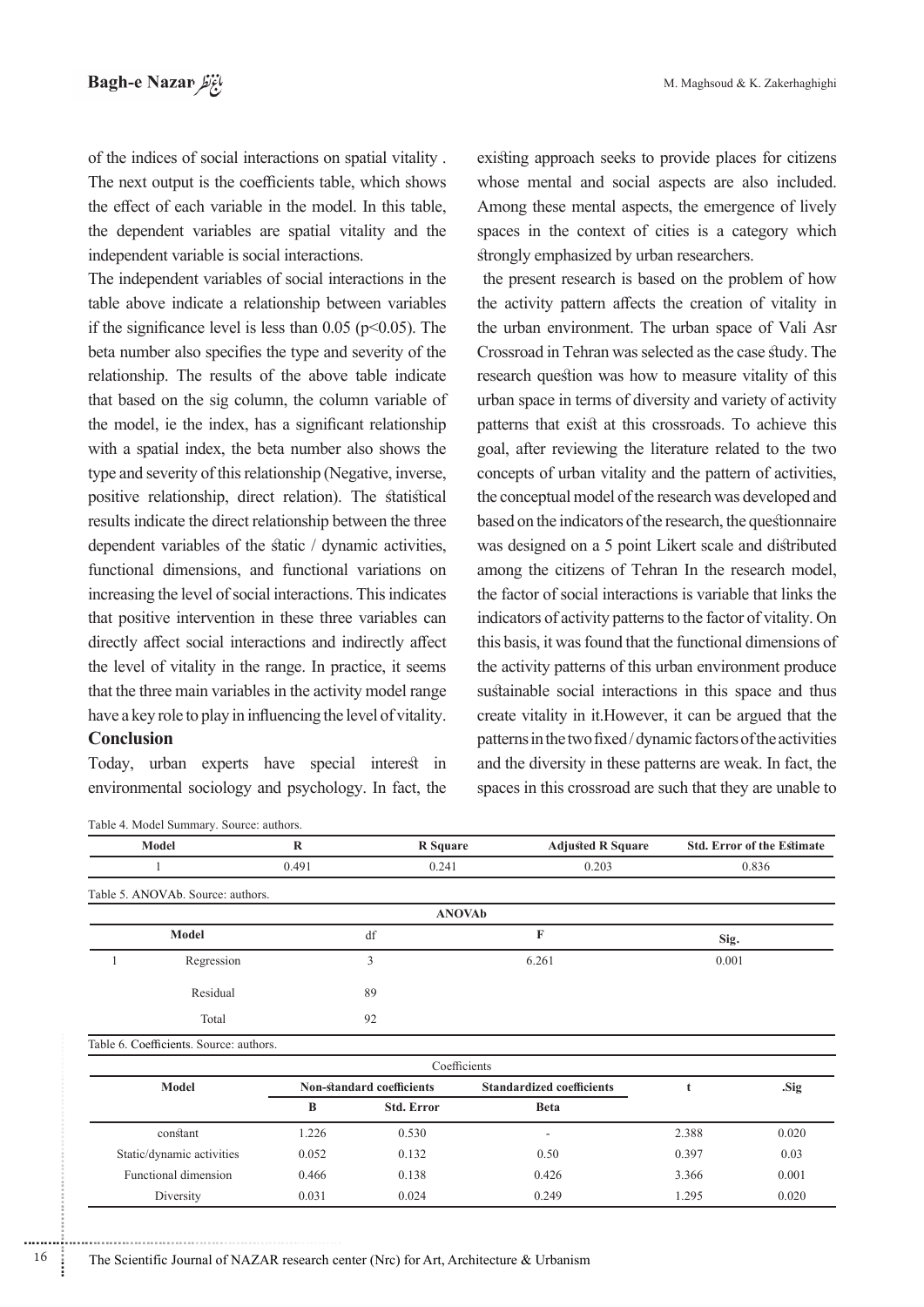produce static and dynamic activities. In definitions of the static and dynamic nature of activities, these two factors are defined as the intensity of the flexibility of activities in the socialization of individuals. On the other hand, these two factors act negatively in creating social interactions and consequently spatial vitality at Vali Asr Crossroad, which seems to have multiplied the vitality of this urban space if they propose suitable strategies for improvement of these patterns. Below these strategies are suggested.

Performance enhancement strategies include: Using a diverse range of activities based on time and space diversity in a way that has adequate security for the presence of children and women (includes activities in part of the night at street level); Improving the quality of applications for collective activities and the presence of users to create liveliness in the streets; Focus on cultural practices by doing diverse activities on public streets. public arts presentation in public spaces, and allocating some spaces for seasonal activities.

Environmental upgrading strategies include: Ensuring environmental comfort through the use of appropriate vegetation cover for climatic comfort and the design of porches with appropriate vegetation; Reducing pollution and environmental incoherence through integration of natural factors; and improvinggreen and pedestrian network interconnections with tree planting in the main directions of the space.

Strategies for promoting social interactions include: Promoting attachment to the place and sense of place Through the participation of the people and business in urban events, creating a sense of place through appropriate designs according to the spirit of urban spaces; design of hangouts in suitable places for activities of the citizens at the Vali Asr crossroad, and holding various ceremonies in space, which will attract the most creative and cultural class of citizens to this space.

Strategies for upgrading space activities in order to enhance vitality include: enhancing the flexibility of activities by providing a platform for fairs, amateur sales, street exhibitions and music venues; promoting the field of static activities in urban space by creating and increasing the number of street cafes, Sitting edges for relaxation and conversation.

In general, the scrutiny of the activity pattern at Vali Asr Crossroad shows that the existing functions have resulted from the diversity of different classes of people in this urban space. This is the main factor of creating vitality in this space. It means that, making flexibility in its dynamic and static activities will be caused more vitality inthe urban space. On the other hand, the study of the location and the major uses of this crossroads show that the main functions that led to the vitality of this crossroads have been influential in the immediate and comprehensive area of the crossroads.. This is partly

| Model                                   |              | $\bf{R}$ | <b>R</b> Square                  |                     | <b>Adjusted R Square</b>         |       | <b>Std. Error of the Estimate</b> |  |
|-----------------------------------------|--------------|----------|----------------------------------|---------------------|----------------------------------|-------|-----------------------------------|--|
| 0.597                                   |              | 0.314    | 0.663<br>0.644                   |                     |                                  | 0.597 |                                   |  |
| Table 8. ANOVAb. Source: authors.       |              |          |                                  |                     |                                  |       |                                   |  |
|                                         |              |          |                                  | <b>ANOVAb</b>       |                                  |       |                                   |  |
|                                         | <b>Model</b> |          | df                               | F                   |                                  | Sig.  |                                   |  |
|                                         | Regression   |          |                                  | 3.254               |                                  | 0.004 |                                   |  |
|                                         | Residual     |          | 89                               |                     |                                  |       |                                   |  |
|                                         | Total        |          | 90                               |                     |                                  |       |                                   |  |
| Table 9. Coefficients. Source: authors. |              |          |                                  |                     |                                  |       |                                   |  |
|                                         |              |          |                                  | <b>Coefficients</b> |                                  |       |                                   |  |
| <b>Model</b>                            |              |          | <b>Non-standard coefficients</b> |                     | <b>Standardized coefficients</b> | t     | Sig.                              |  |
|                                         |              | B        | <b>Std. Error</b>                |                     | <b>Beta</b>                      |       |                                   |  |
| constant                                |              | 43.751   | 5.070                            |                     |                                  |       |                                   |  |
|                                         |              |          |                                  |                     |                                  |       |                                   |  |

local vitality 2.728 1.515 0.234 1.801 0.04

Table 7. Model Summary. Source: authors.

The Scientific Journal of NAZAR research center (Nrc) for Art, Architecture & Urbanism  $17$ 

...........................................................